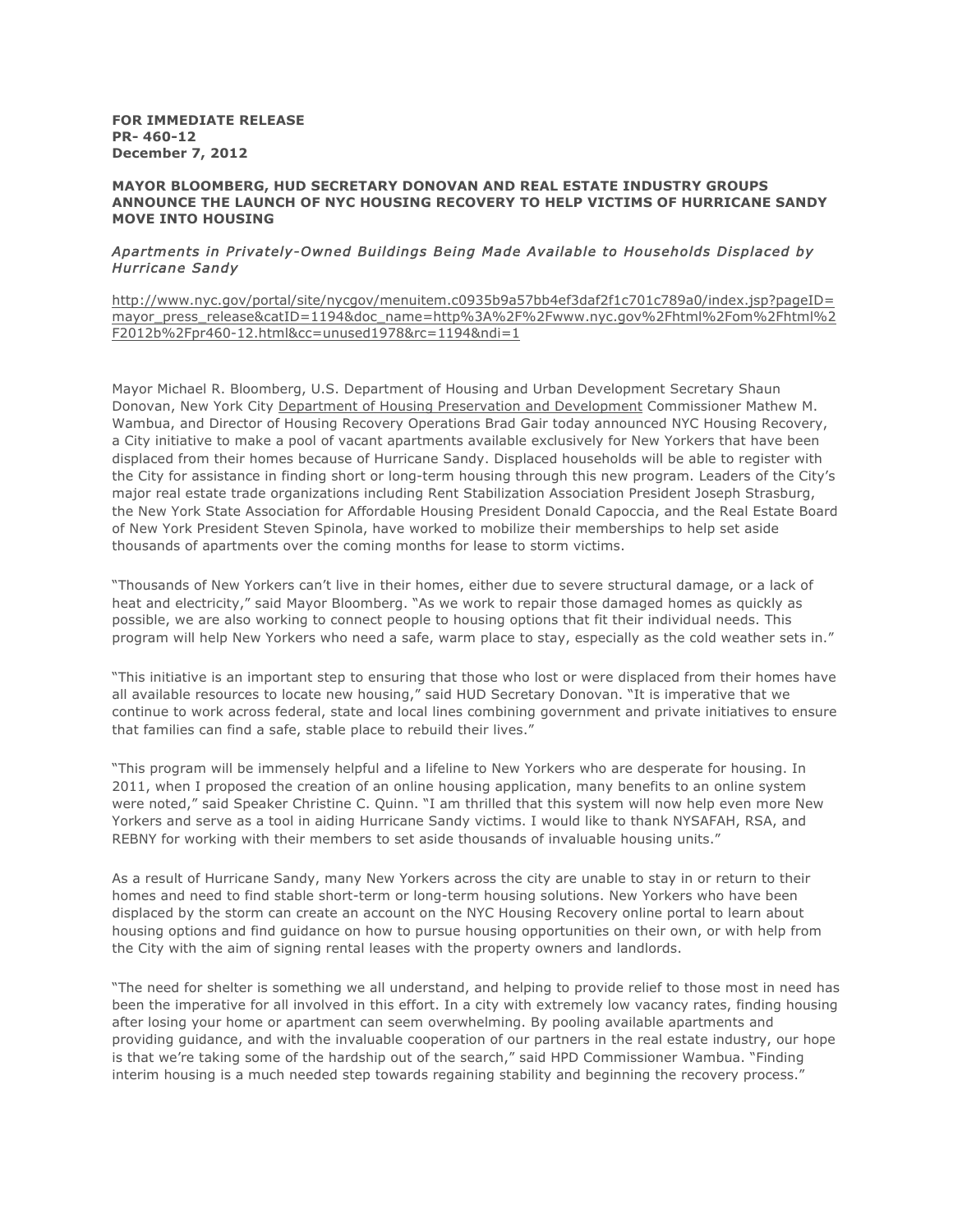"We're making quick progress in getting displaced New Yorkers back in their homes through NYC Rapid Repairs," said Housing Recovery Operations Director Gair. "But for people whose homes need more than a quick fix, tapping into the vacant apartment stock is a great solution. Our partners in government and the private sector have been instrumental in getting these initiatives up and running."

People should first register online with FEMA or by calling 1-800-621-3362 to receive a FEMA registration number and a determination letter, or e-mail stating that they are eligible for FEMA's rental assistance because they cannot return to their homes. Depending on location and the type of apartment chosen for relocation, FEMA's rental assistance may help offset the cost of rent at the new apartment. If a household did not qualify through FEMA, but are not able to stay in or return to their home due to the storm, they may still register at NYC Housing Recovery, though housing options may be more limited.

Once registered with FEMA, New Yorkers can go to [www.nyc.gov](http://www.nyc.gov/) to find out more about NYC Housing Recovery and where they can register with the City on the portal and learn about the housing opportunities. Registering with the City will allow displaced New Yorkers to be kept informed of any additional housing options should they become available. After completing a profile, they will be presented with two options:

- People who want help finding an apartment or need help because of income limitations or disability status will be able to continue the NYC Housing Recovery portal registration process by providing additional information. Once completed, a representative from the City will contact the applicant and help match them with one of the approximately 2,500 available apartments which include income-restricted and market rate units.
- People who wish to find available housing on their own can do so through Urban Edge's Sandy Disaster Recovery page, or through FEMA's housing portal. Urban Edge has listings of available market-rate apartments, separate from the 2,500 units available through the City-assisted option, that have been pooled by the real estate industry for storm victims. Both sites allow people to control the search themselves, make direct connections with managing agents, and negotiate the lease.

The NYC Housing Recovery portal has been launched in its beta version in an effort to begin to address the housing emergency and connect people to available units as quickly as possible. The City will assess the system in real time as it is being used, and will address any issues as they arise.

If the internet isn't an option, people can call 311 to be directed to storm housing representatives who are available from 8am – 8pm, seven days a week. These representatives will register people over the phone and help guide them through the process. People may also go to any of the City's Restoration Centers where representatives will be on hand to assist with the registration process.

"NYSAFAH is proud to be a part of New York City's initiative to secure housing for displaced victims of Hurricane Sandy," said Alison Badgett, Executive Director of the New York State Association for Affordable Housing. "Our members are eager to help in housing the many low- and moderate-income families who were impacted by the storm. With hundreds of units dedicated to this effort, New York's affordable housing industry is working with HPD to provide individuals and families the security and comfort of a home when they need it most."

"Hurricane Sandy left many New Yorkers without a roof over their heads or a safe place to call home. As the largest real estate industry trade organization in New York, the RSA has made it our mission to understand and respond to the needs of our City's tenants," said Joseph Strasburg, president of the Rent Stabilization Association. "In this time of crisis those needs are paramount, and we are proud to be a key partner in this effort to provide relief and shelter to victims of the storm. Working with our partners in government, RSA members have answered the call to lend to a hand to our fellow New Yorkers by making hundreds of apartments available."

"Hurricane Sandy had a devastating impact on several of the City's neighborhoods. Since then, New York's real estate industry has worked tirelessly to get the properties damaged by the storm operational as soon as